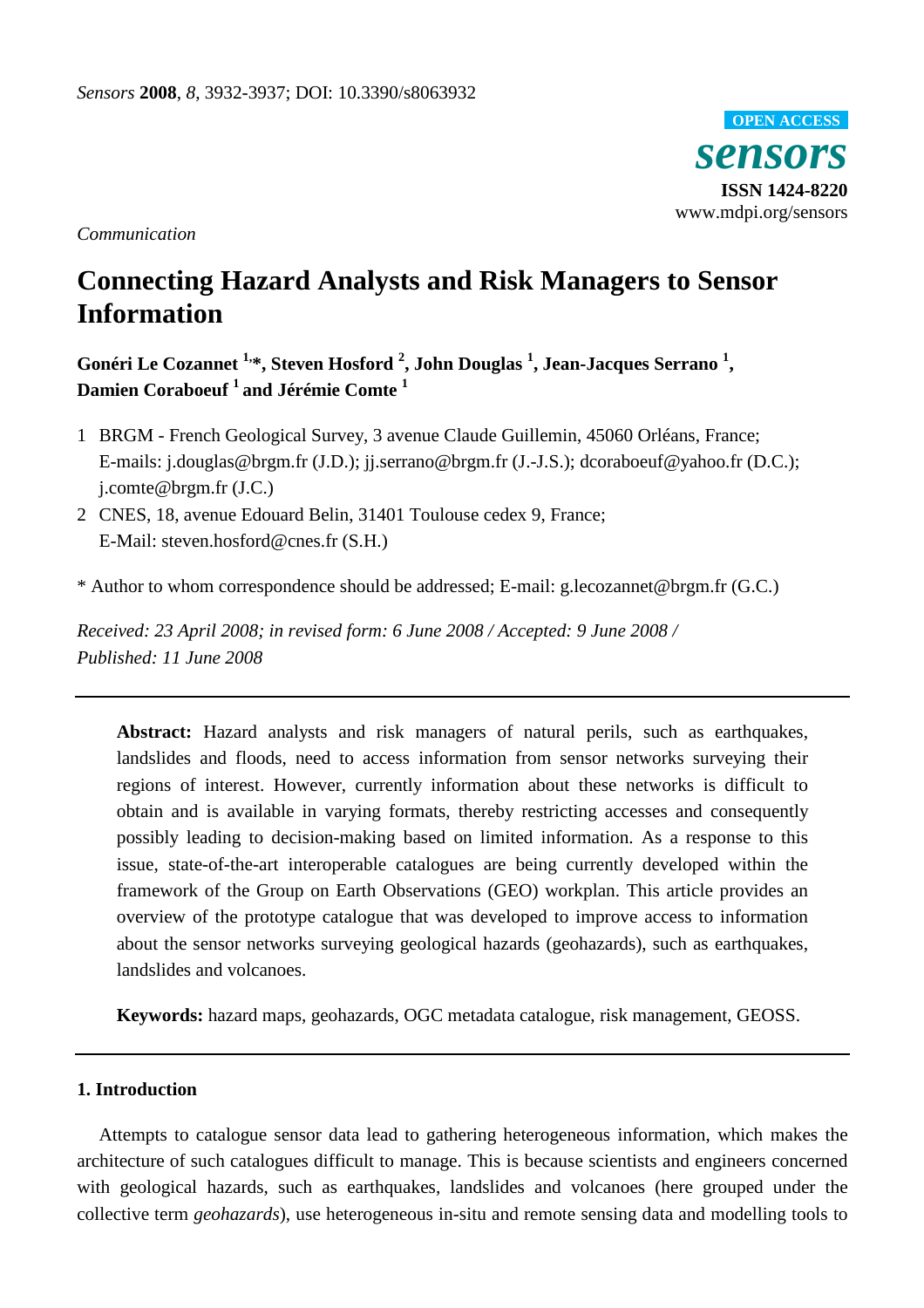produce information for decision makers. Hazard maps are one of the final products that land-use planners need during the planning and development of new buildings and infrastructure. In order to produce hazard maps, scientists need various sensor data from varied sources including geological maps, databases of historical events, digital elevation models, as well as land-cover maps. This information can be derived from data produced by many types of sensors, such as high-resolution space or airborne imagery, hyper-spectral data, borehole data, seismometer data, GPS networks and other geophysical in-situ and space instrumentation. While it is very challenging to produce a metadata system gathering all data available for hazard mapping, another approach, which consists of collecting the existing hazard maps and their underlying data, is proposed here.

#### **2. International framework**

The design of a Global Earth Observing System of Systems (GEOSS) to respond to society's needs for information on the earth environment has been the concern of GEO, the Group on Earth Observations (http://www.earthobservations.org/), since its inception as an *ad hoc* group in July 2003. One of the key challenges of GEOSS is its architecture. The users of GEOSS will expect to use a flexible system, enabling search, retrieval and archiving of accessible datasets through a distributed network of servers. In order to achieve this goal, interoperability arrangements amongst data providers are necessary. This implies widespread adoption of state-of-the-art interoperability standards.

GEO's "Geohazards Community of Practice" (CoP, http://www.igosgeohazards.org/), is an international partnership of space agencies, geological surveys and scientific organisations that are concerned with improving access to geospatial data and information for the mitigation, prevention and monitoring of geophysical hazards. This community undertook, under GEO, to design and develop an interoperable and distributed metadata system applied to the inventory of hazard maps. This system has been named GeoHazData.

#### **3. GeoHazData concept**

During the 2006-2007 period, the GEO Geohazards CoP was used to collect user requirements. Then, a metadata editor and a web map service were produced, and finally, strategies to perform the actual inventory were tested.

#### *User requirements*

GeoHazData takes as its starting point an end user need: the requirement to access geohazard maps for a region. The requirement of decision makers for hazard evaluation is common to all geohazards. Hazard is commonly characterised in terms of the probability of a measurable physical parameter (or, occasionally, parameters) exceeding a certain threshold during a period of time. For example, the conference proceedings edited by Vecchia [1] shows that this is a common approach for many natural hazards. In addition, Douglas [2] shows that there are many common requirements and procedures for the development and presentation of such hazard (and, when hazard is combined with a consideration of vulnerability, risk) maps. However, even though the overall goal of most geohazard assessments is similar, the methods for their production and the data used are generally peril-specific.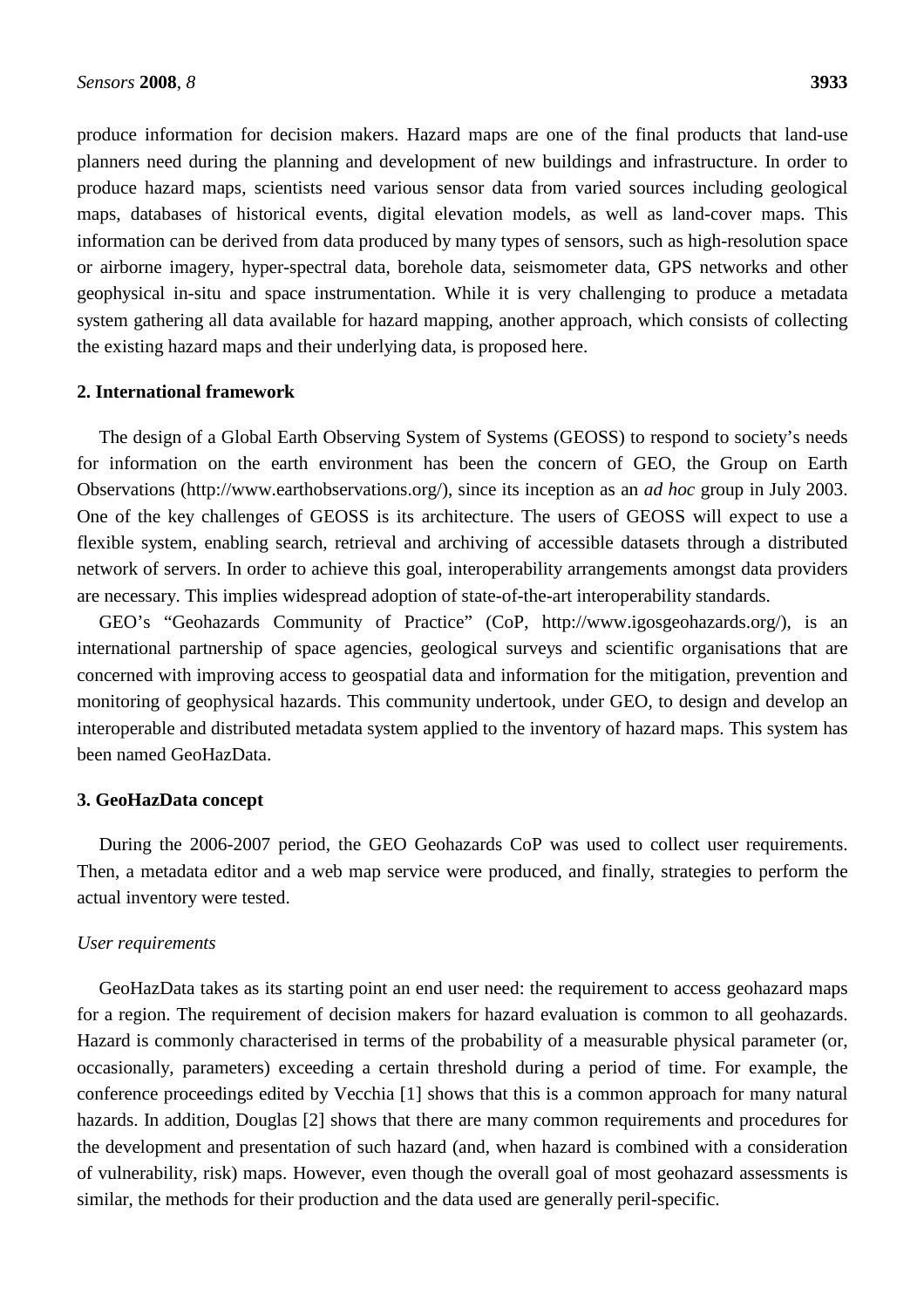The analysis of the needs of potential users of GeoHazData was performed in order to produce a metadata system able to describe the hazards maps in a homogeneous way [4]. During the  $2<sup>nd</sup>$ International Geohazards Workshop held at BRGM in Orléans (France) in June 2005, a working group of scientists and experts concerned with integration of data to produce seamless information for decision makers was set up, with the aim of identifying the data used to produce information products such as hazard maps. This working group produced a preliminary user requirement document, which was reviewed and completed by a survey launched in early 2006. This user requirement process allowed the identification of the required fields and definitions of the hazard map inventory system. Figure 1 gives an overview of the overall concept of the GeoHazData hazard map inventory tool. It includes the following components.

#### *GeoHazData Architecture*

**Figure 1.** Overall concept of the GeoHazData hazard map inventory tool. The metadata editor generates ISO 19115-compatible metadata registered in an Open Geospatial Consortium (OGC, http://www.opengeospatial.org/) catalogue [5]. This catalogue is stored on a publicly accessible server. The acquired data can be shared using a dedicated server, published on any other OGC compliant catalogue or exported locally in XML format. A Web Map Service (WMS) enables viewing the extent and content of the metadata. Finally, this catalogue can be interrogated by any other OGC client application.

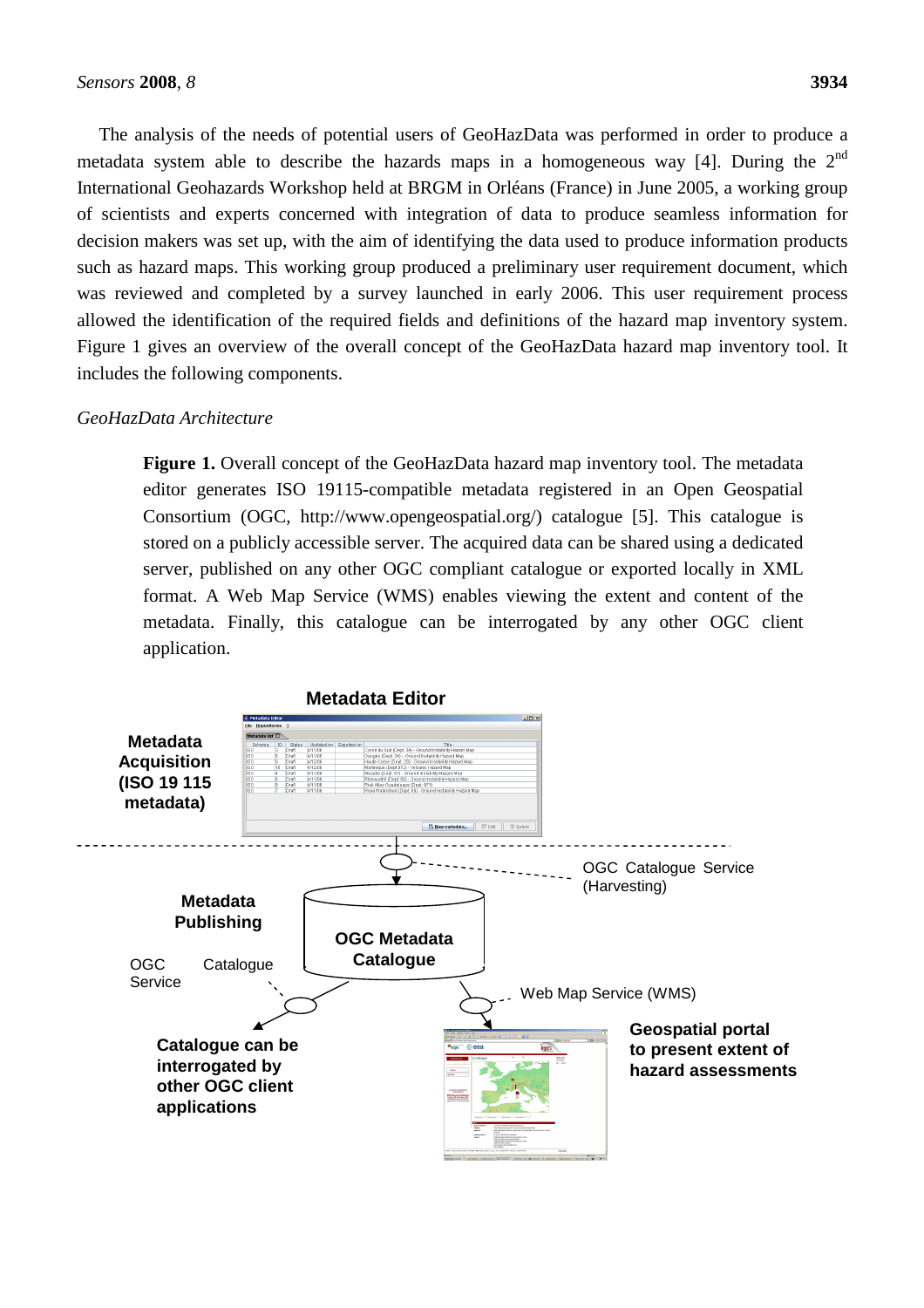## *Catalogue content*

The user requirements process showed that the critical parameters for the characterization of hazard maps are the following.

- Fundamental data: pertaining to the characteristics of the map itself (e.g. coverage, scale, date of production, creator and publishing organisation). These are "standard" data fields that are relevant to many geospatial datasets and are already provided for in geospatial metadata standards.
- Information providing an indication of the quality of the map including how and why this map was generated and the data and methods used.

One of the important user requirements was to enable GeoHazData users to access information on the source data, i.e. to the data layers as well as to the processes used to produce this hazard map. This helps the user understand the "reliability" of the hazard evaluation and gives an indication of how the hazard map should be used. This is characterized by:

- The sources: the user requirements process defined a set of "interpreted data layers" for each of the geohazards that are typically required for evaluating hazard. These interpreted data layers are listed in Table 1. For each of these interpreted data layers a certain number of measured data layers have been identified.
- The process: that allowed the production of the hazard maps. The process is often a clearly defined process, such as modelling tools used to map the hazard complemented by advice from geologists.
- Legal constraints on access and use applied to the hazard map itself or of the underlying data.

## *Interoperability features*

In order to be a useful contribution to GEOSS, GeoHazData must be interoperable with other catalogues contributing to GEOSS. As an OGC catalogue of ISO 19115 metadata GeoHazData uses state-of-the-art interoperability standards and is, therefore, interoperable with other OGC catalogues and clients. This follows the recommendations of the GEO Data and Architecture Committee. The interoperability features of GeoHazData were successfully tested during a demonstration of the GEOSS Clearing House at GEO III (Bonn) in November 2005. This demonstration showed however that clients require some specific adjustments to be able to access in an interoperable way catalogues based on various profiles.

## **Lessons learnt and conclusion**

The GeoHazData hazard map inventory tool was intended as a contribution to the implementation of GEOSS. In order to test this concept, some metadata were added to the server using the metadata editor. These metadata mostly come from previous hazard surveys performed by BRGM.

The most critical issue for the actual implementation of the GEOSS Geohazards component is to find a cooperation scheme under which the members actually commit to insert content in the database. GEO and its Geohazards CoP were identified as the appropriate frameworks. Our approach was to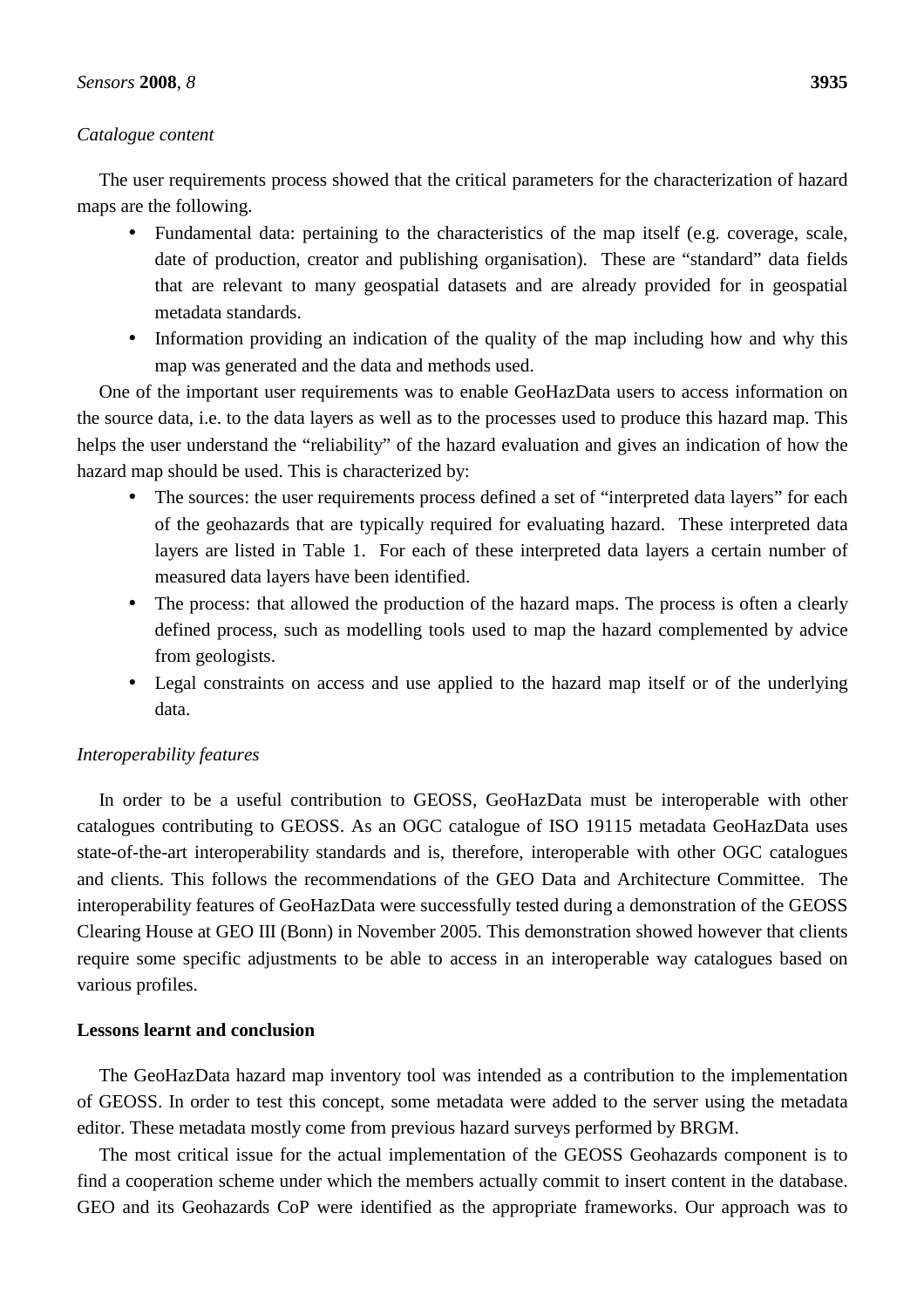propose the GeoHazData concept to GEO Member states in order to launch the implementation process. GEO member states and participating organisations are invited to critically review the GeoHazData hazard map inventory tool.

**Table 1.** List of sources useful for the creation of hazard maps. These sources allow the user to identify the data available for the region of interest. Volcanic hazards correspond to all hazards known in the area of interest. These can be (non-exhaustive list): lava flows, ash fall, gas emissions, lahars, ground movements, tidal waves or hydrothermal explosion. Volcanic hazard maps either show the estimated probability of occurrence of one of these hazards only, or a combination of all these hazards. As an example, a volcanic multi-risk approach has been described in Thierry et al., 2007 [3].

| <b>Seismic hazard</b>                       | <b>Ground</b><br>instability<br>hazard | <b>Volcanic hazards</b>          |
|---------------------------------------------|----------------------------------------|----------------------------------|
| Instrumental seismicity catalogue           | Geological characterisation            | Volcanological structure         |
| Amplification spectrum                      | Geotechnical characterisation          | Geological characterisation      |
| Crustal deformation in region               | Hydrogeological characterisation       | Geomorphological                 |
| Active fault catalogue                      | Geomorphological characterisation      | characterisation                 |
| Model of crustal velocity structure         | Topographic surface                    | Geotechnical characterisation    |
| A <i>posteriori</i> liquefaction occurrence | Deformation monitoring                 | Hydrogeological characterisation |
| during earthquake                           |                                        | Gas information                  |
| Liquefaction susceptibility                 |                                        | Historical events database       |
| Earthquake forecast maps                    |                                        | Deformation monitoring           |
| Digital elevation model (site effects)      |                                        | Geochemical monitoring           |
|                                             |                                        | Seismic monitoring               |

## **Acknowledgements**

This project was co-funded by the European Space Agency (ESA) and BRGM (the French Geological Survey).

## **References and Notes**

- 1. Vecchia, V. A unified approach to probabilistic risk assessments for earthquakes, floods, landslides, and volcanoes. In *Proceedings of a multidiscipilinary workshop held in Golden*, *Colorado November 16–17* 1999*,* Open-File Report 01-324, U.S. Geological Survey; 2001.
- 2. Douglas, J. Methods and tools for risk evaluation, RISK-NAT. Module 4*.* Progress report. RP-54041-FR, BRGM, Orléans, France; 2005.
- 3. Thierry, P.; Stieltjes, L.; Kouokam, E.; Nguéya, P.; Salley, P.M. Multi-hazard risk mapping and assessment on an active volcano: the GRINP project at Mount Cameroon. *Natural Hazards* **2008**, *45*, 429-456; DOI 10.1007/s11069-007-9177-3.
- 4. Hosford, S.; Le Cozannet, G. IGOS Geohazards Mid-Term Report. BRGM/RP-54827-FR, 2006.